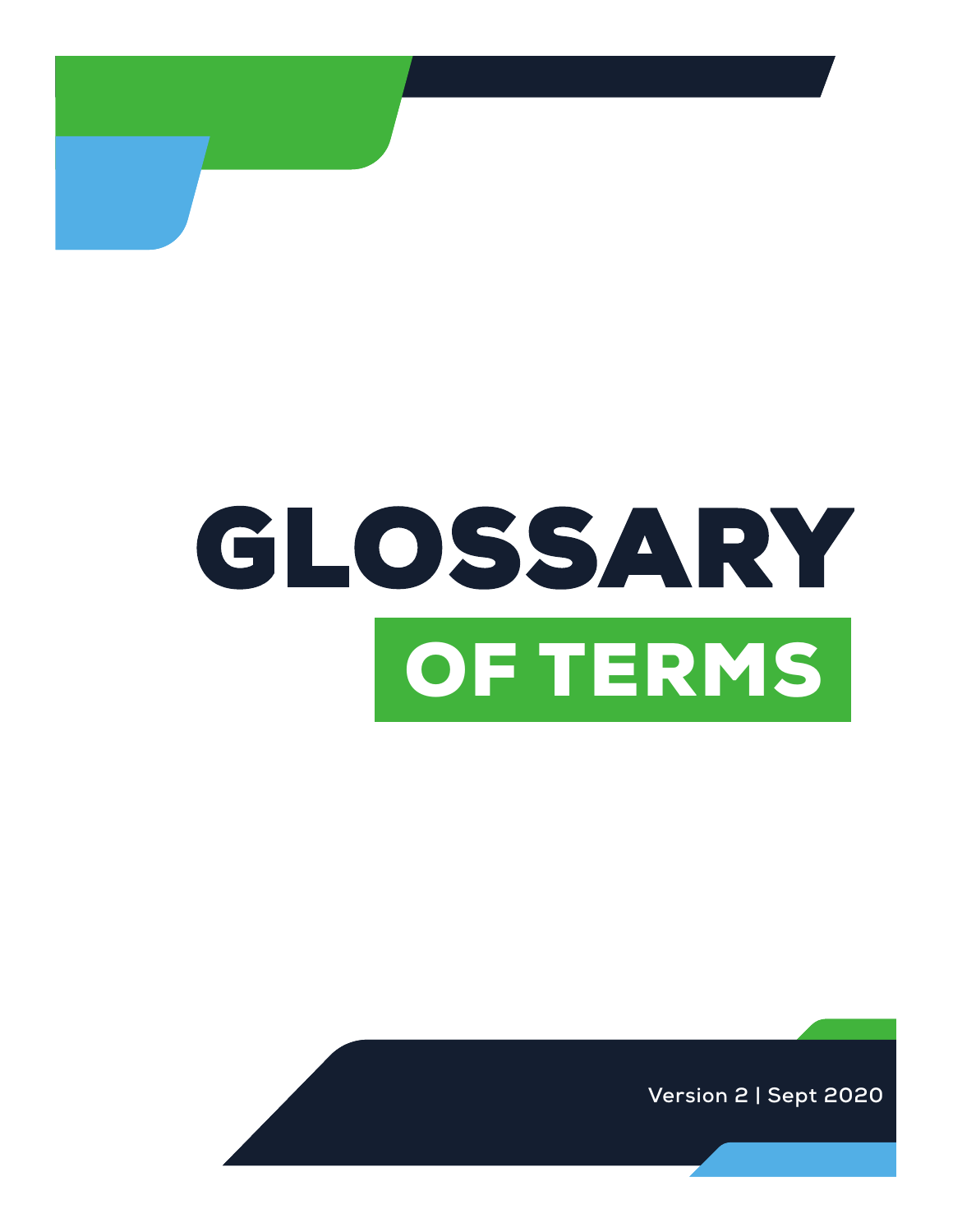| <b>Term</b>                                                 | <b>PAGE</b>    |
|-------------------------------------------------------------|----------------|
| Authentic Interactive Opportunities / Action-oriented Tasks | 3              |
| <b>Bingo</b>                                                | 3              |
| CEFR - Common European Framework of Reference               | 3              |
| <b>CEFR Proficiency Levels</b>                              | 3              |
| Contextualized Vocabulary Acquisition                       | 4              |
| <b>Culturally Relevant and Responsive Pedagogy (CRRP)</b>   | $\overline{4}$ |
| Gradual Release of Responsibility                           | 4              |
| <b>Grammar in Context</b>                                   | 5              |
| <b>Information Exchange</b>                                 | 5              |
| <b>Intercultural Awareness</b>                              | 5              |
| Inside-Outside Circle                                       | 5              |
| Jigsaw                                                      | 6              |
| Le tableau S-V-A (K-W-L Chart)                              | 6              |
| (Marchez en musique) Mill to Music                          | 6              |
| Mots-amis (word cognates)                                   | 6              |
| Numbered Heads Together                                     | 6              |
| Pense-Parle-Partage (Think-Pair-Share)                      | 7              |
| Quatre coins (Four Corners)                                 | 7              |
| Rencontre éclairs (Speed-meeting)                           | 7              |
| Trouve quelqu'un qui ? (Find Someone Who?)                  | 7              |
| Universal Design for Learning                               | 7              |
| Zone of Proximal Development                                | 8              |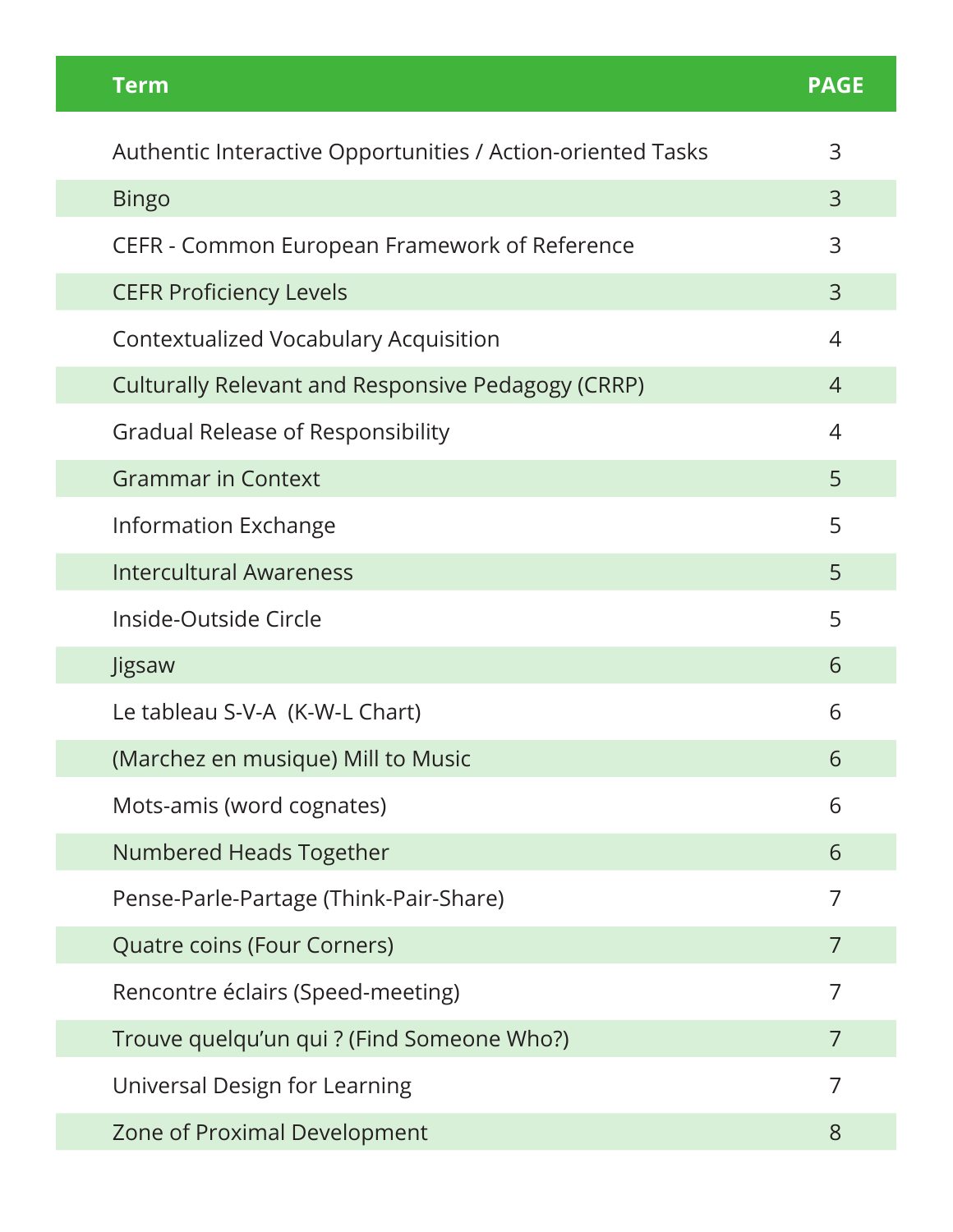# AUTHENTIC INTERACTIVE OPPORTUNITIES/ ACTION-ORIENTED TASKS

Action-oriented tasks are purposeful acts set in a context that students could face in everyday life in a variety of situations. These tasks are openended with many possible paths leading to attaining the specific end goal. These tasks actively involve learners in meaningful communication for a specific purpose in a real-life interaction, using verbal and non-verbal cues to communicate a message. Messages are spontaneous - not simply memorized - but require students to consistently negotiate understanding and communication as they interact.

# BINGO

Bingo is a game of chance in which each player matches words, images or numbers printed in different arrangements on cards. The game caller draws the individual words, images or numbers at random, while the players mark their cards with tiles. It can be used to review or practice new vocabulary.

# CEFR - COMMON EUROPEAN FRAMEWORK OF REFERENCE

The CEFR is a tool for informing the planning, teaching and assessment of French as a Second Language. The 10 BIG IDEAS of the CEFR include: French being the language of communication, focus on oral proficiency, implementation of action-oriented tasks, student reflection, communicative activities to develop the 5 language skills (listening, spoken production, spoken interaction, reading, writing), grammar presented in context, differentiated instruction, Gradual Release of Responsibility model, exposure to authentic French texts and increase of student talk time through the use of varied groupings and cooperative learning activities.

#### CEFR PROFICIENCY LEVELS

The six proficiency levels within the CEFR are A1, A2, B1, B2, C1 and C2, with A1 referring to the beginner learner of the language. The levels focus on a learner's ability to speak, read, write and understand a language. There are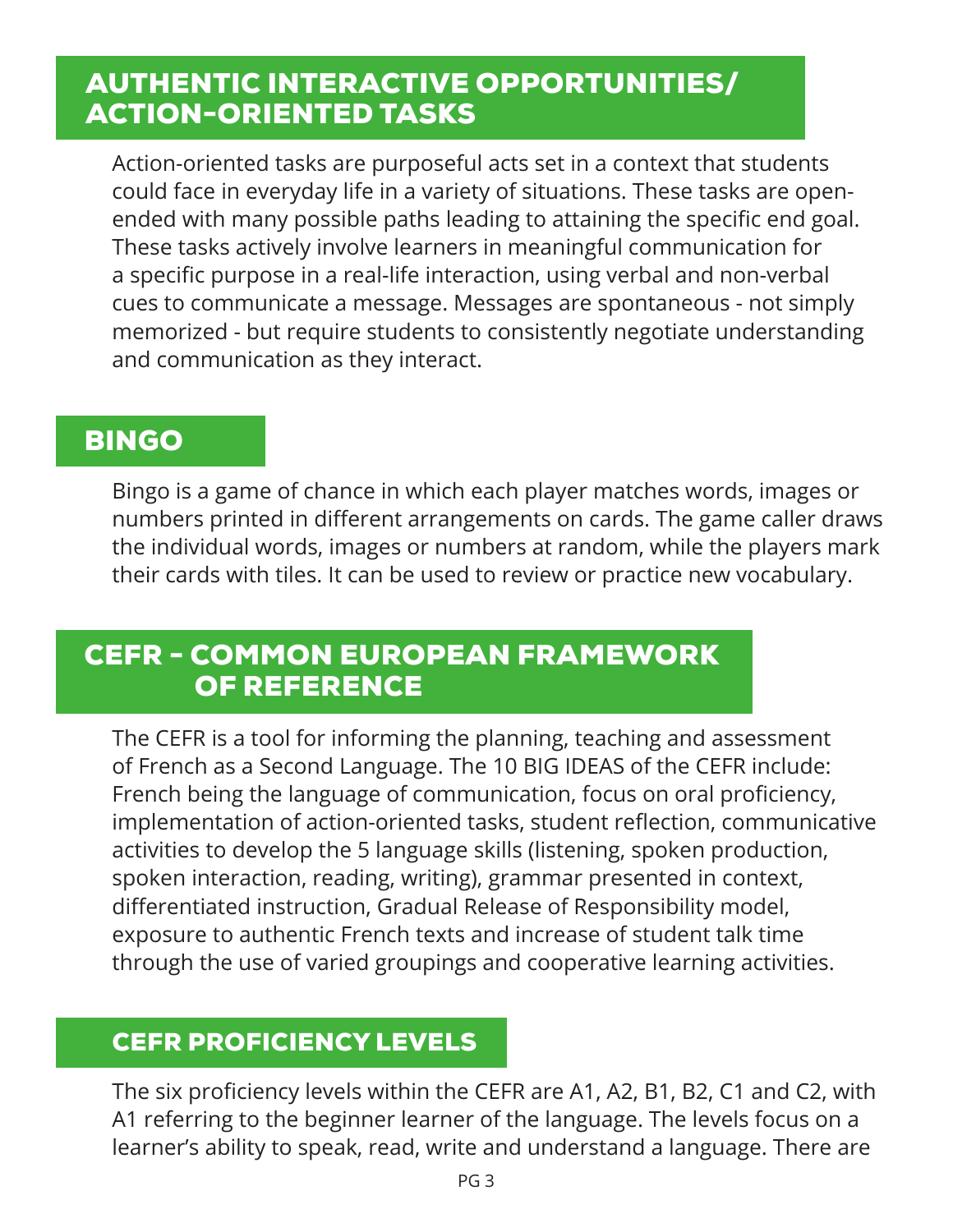specific indicators to describe each level. For example, an A1 learner is able to: understand and use very basic expressions to satisfy concrete needs, introduce themselves and ask others questions about personal details and interact simply, as long as the other person speaks slowly and clearly.

#### CONTEXTUALIZED VOCABULARY ACQUISITION

Contextualized vocabulary acquisition means that the vocabulary and language structures that are being taught and practised in class have a purpose and are connected to the action-oriented task. The vocabulary should be repeated, reused and reinforced.

## CULTURALLY RELEVANT AND RESPONSIVE PEDAGOGY (CRRP)

Describes teaching that integrates a student's background knowledge and prior home and community experiences into the curriculum and the teaching and learning experiences that take place in the classroom. There are three central tenets underpinning this pedagogy. (Gloria Ladson-Billings, 1994).

For more information please refer to Culturally Responsive Pedagogy - Towards Equity and Inclusivity in Ontario Schools, Capacity Building Series, SECRETARIAT SPECIAL EDITION # 35 (2013).

## GRADUAL RELEASE OF RESPONSIBILITY

Gradual Release of Responsibility is the process of scaffolding the learning of the vocabulary and language structures. The process begins with modelled practice where the teacher models the language for the students. It continues with shared practice where the teacher practises the language with the students. Students then engage in guided practice and the teacher provides feedback to students as they practise the language. Finally, the process leads to independent practice and students can then practice with other students on their own.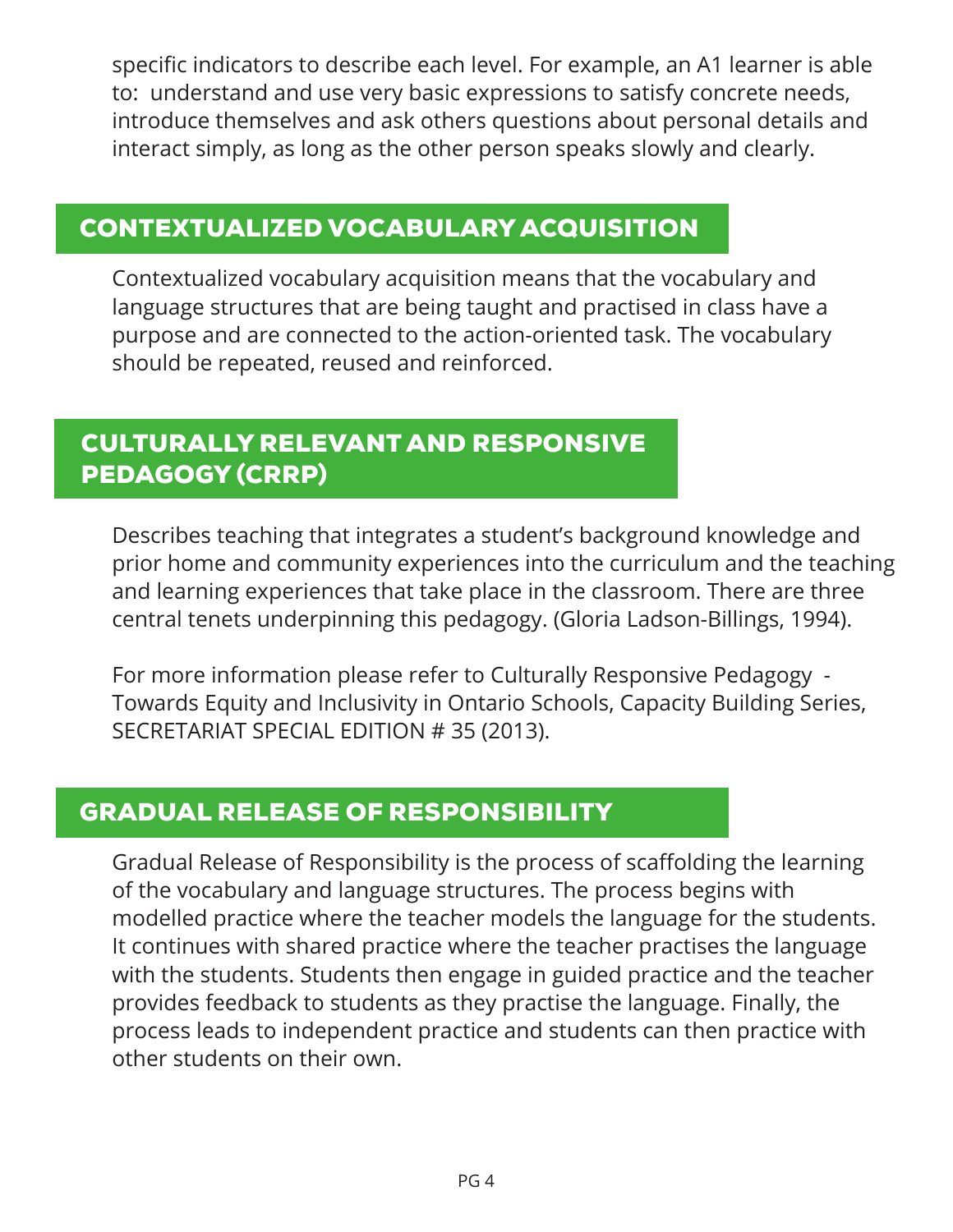Grammar in Context means that grammar structures being taught and practiced should be relevant and strategically introduced as needed during a learning cycle.

## INFORMATION EXCHANGE

Each student is provided with their own card containing a question, phrase or image. Each student locates a partner and takes turns sharing/describing the information on their card. The students then exchange cards and move to the next partner to repeat the activity with the new card.

## INTERCULTURAL AWARENESS

Intercultural awareness focuses on developing the students' exposure to, understanding of and respect for diverse French-speaking communities around the world, and is at the centre of the curriculum, providing a specific cultural focus for each grade. It includes having an understanding of both your own and other cultures, and particularly the similarities and differences between them.

#### INSIDE-OUTSIDE CIRCLE

Inside-Outside ircles give every student a chance to speak with and listen to different people. The teacher divides students into two circles (or lines) of equal numbers, facing another student. Students speak to the person they are facing using the targeted vocabulary. Once students have exchanged information, they move the number of spaces and direction according to the teacher's instructions to speak to someone different.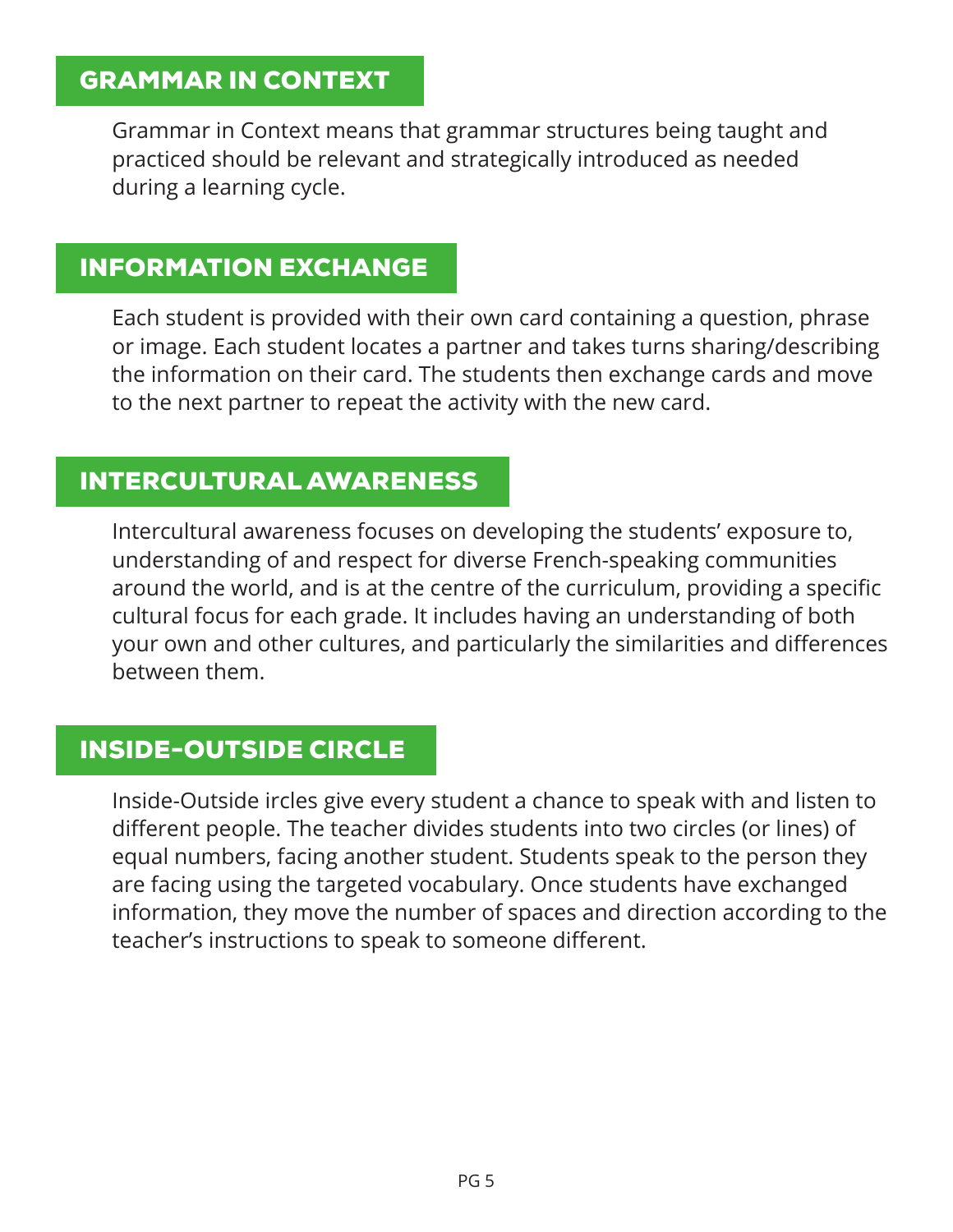#### JIGSAW

Jigsaw is a cooperative learning strategy that enables each student of a "home" group to be an "expert" in one aspect of a topic. Students meet with members from other groups who are assigned the same aspect, and after mastering the material, they return to their "home" group and teach the aspect they mastered to their group members. With this strategy, each student in the "home" group acts as a piece of the topic's puzzle.

## LE TABLEAU S-V-A (K-W-L CHART)

Le tableau S-V-A is the french equivalent of K-W-L Chart. A K-W-L Chart is a graphic organizer that helps students organize information before, during and after a unit/lesson. Students complete the first two columns before: *What I Know and What I Want to Know*. The last column is completed during and after the learning: *What I Learned.*

## MARCHEZ EN MUSIQUE (MILL TO MUSIC)

Students move around the classroom to the music, then when the music stops, they engage in purposeful interaction focused on the targeted vocabulary with the student who is closest to them. Students repeat the process as the music begins again.

#### MOTS-AMIS (WORD COGNATES)

Cognates or *mots-amis* are recognizable words, not necessarily identical, in both English and French (e.g., *univers-universe; musique-music; calculatrice-calculator*).

## NUMBERED HEADS TOGETHER

Within a group, each student is assigned a number. The teacher randomly calls out a number and the student who has been assigned that number speaks on behalf of the entire group.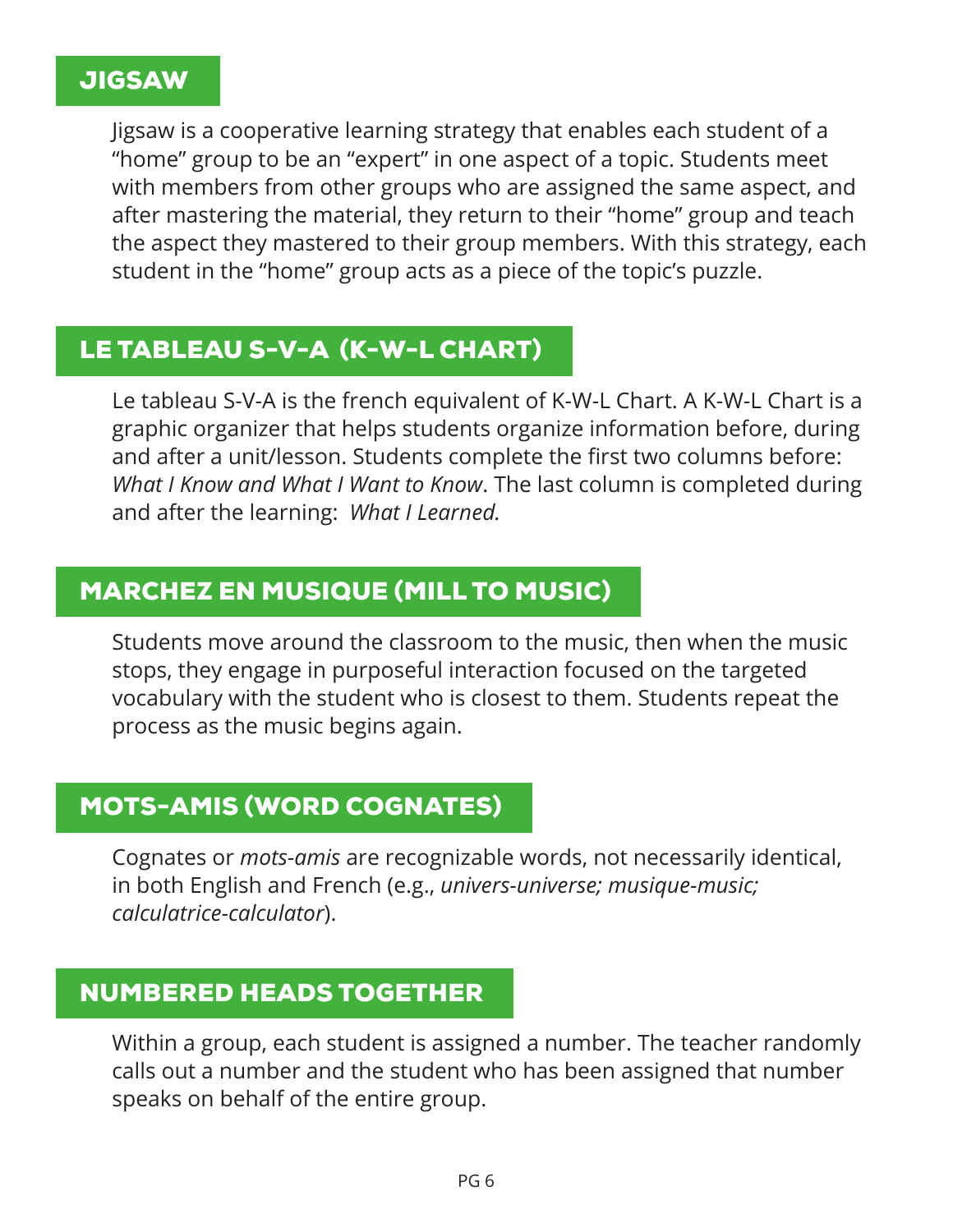## PENSE-PARLE-PARTAGE (THINK-PAIR-SHARE)

This is a collaborative learning strategy where students work together to solve a problem, respond to a question or discuss a topic. This strategy requires students to think individually about the topic/question, discuss their ideas with a partner, then share their collaborative ideas with the class.

## QUATRE COINS (FOUR CORNERS)

Display a different image or question in each of the 4 corners. The students begin at a corner of their choice, then engage in an interaction with 1 or 2 of their peers in that corner discussing the posted image or question. Students then move to a different corner to repeat the same process.

# RENCONTRE ÉCLAIRS (SPEED-MEETING)

Speed-meeting (*rencontres-éclairs*) is an opportunity for students to engage in quick paired interactions with a large number of their peers, asking and responding to questions based on personal information and preferences. At the end of each quick interaction, the students move to their next partner. The goal is to find a match with similar interests or personal information.

## TROUVE QUELQU'UN QUI ? (FIND SOMEONE WHO?)

A *Trouve quelqu'un qui*? (Find Someone Who?) activity is an interactive activity which involves learners trying to find someone in the group who matches a description. It can be used to practice new vocabulary, to activate background knowledge or to review concepts.

#### UNIVERSAL DESIGN FOR LEARNING

The goal of UDL is to create a learning environment that is open and accessible to all students, regardless of age, skills,or situation. Instruction based on principles of universal design is flexible and supportive, can be adjusted to meet different student needs, and enables all students to access the curriculum as fully as possible.